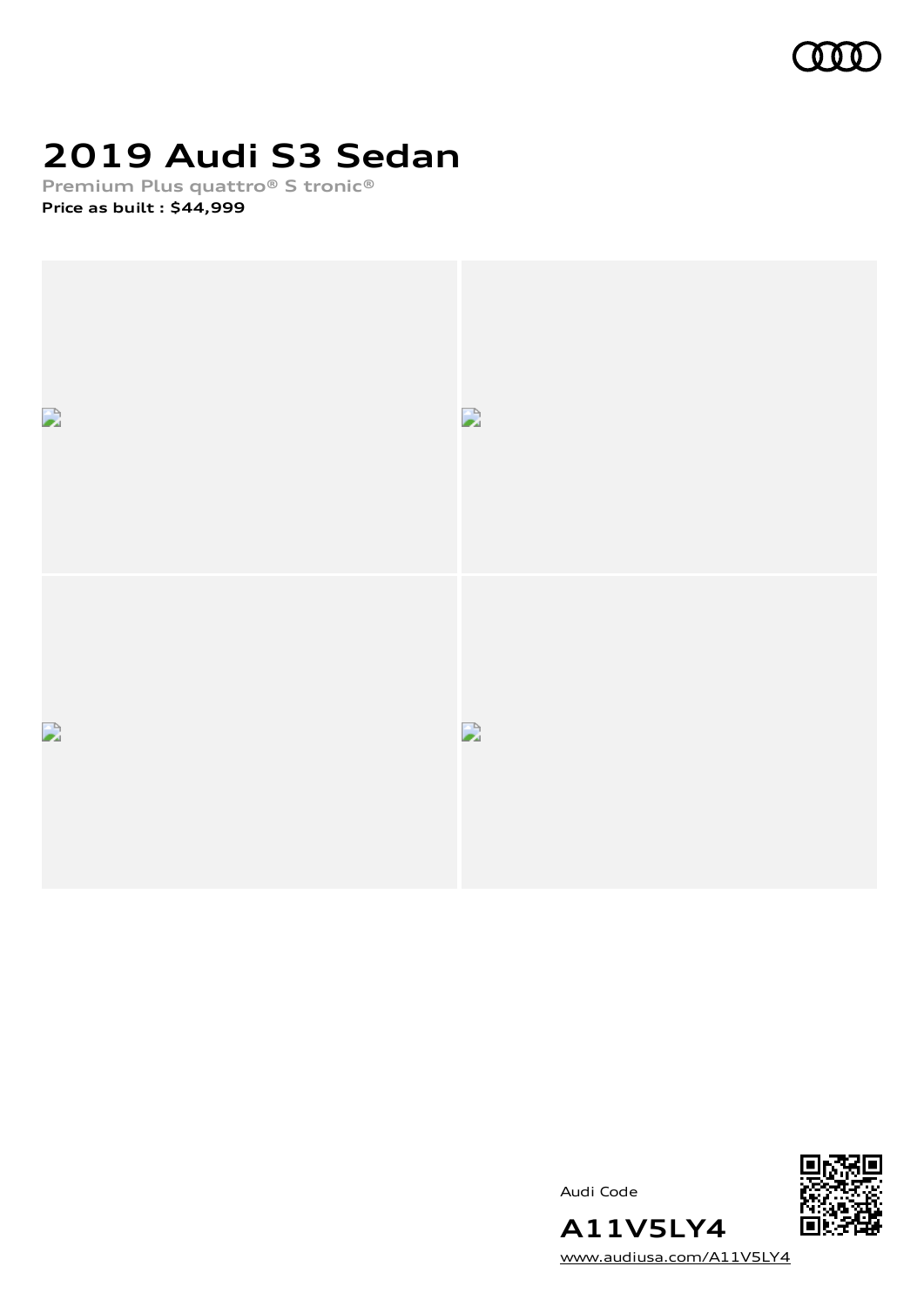### **Summary**

#### **Audi 2019 Audi S3 Sedan** Premium Plus quattro® S tronic®

**Price as buil[t](#page-11-0)** \$44,999

### **Exterior colour**

Mythos Black metallic

### $\overline{\phantom{a}}$

#### **Further Information**

|                 | No           |
|-----------------|--------------|
| Mileage         | 13,119 miles |
| Type of vehicle | Used car     |

**Warranty**

#### **Interior colour**

| Seats     | Black with Rock Gray stitching |
|-----------|--------------------------------|
| Dashboard | Black                          |
| Carpet    | Black                          |
| Headliner | Black                          |

#### **Audi Code** A11V5LY4

**Your configuration on www.audiusa.com** [www.audiusa.com/A11V5LY4](https://www.audiusa.com/A11V5LY4)

**Commission number** 9e4b2b3d0a0e09b05160

#### **Technical Specifications**

| Engine type                  | 2.0-liter four-cylinder                       |
|------------------------------|-----------------------------------------------|
| stroke                       | Displacement/Bore and 1,984/82.5 x 92.8 cc/mm |
| Torque                       | 280 lb-ft@rpm                                 |
| Top track speed              | 155 mph mph $1$                               |
| Acceleration (0 - 60<br>mph) | 4.6 seconds seconds                           |
| Recommended fuel             | Premium                                       |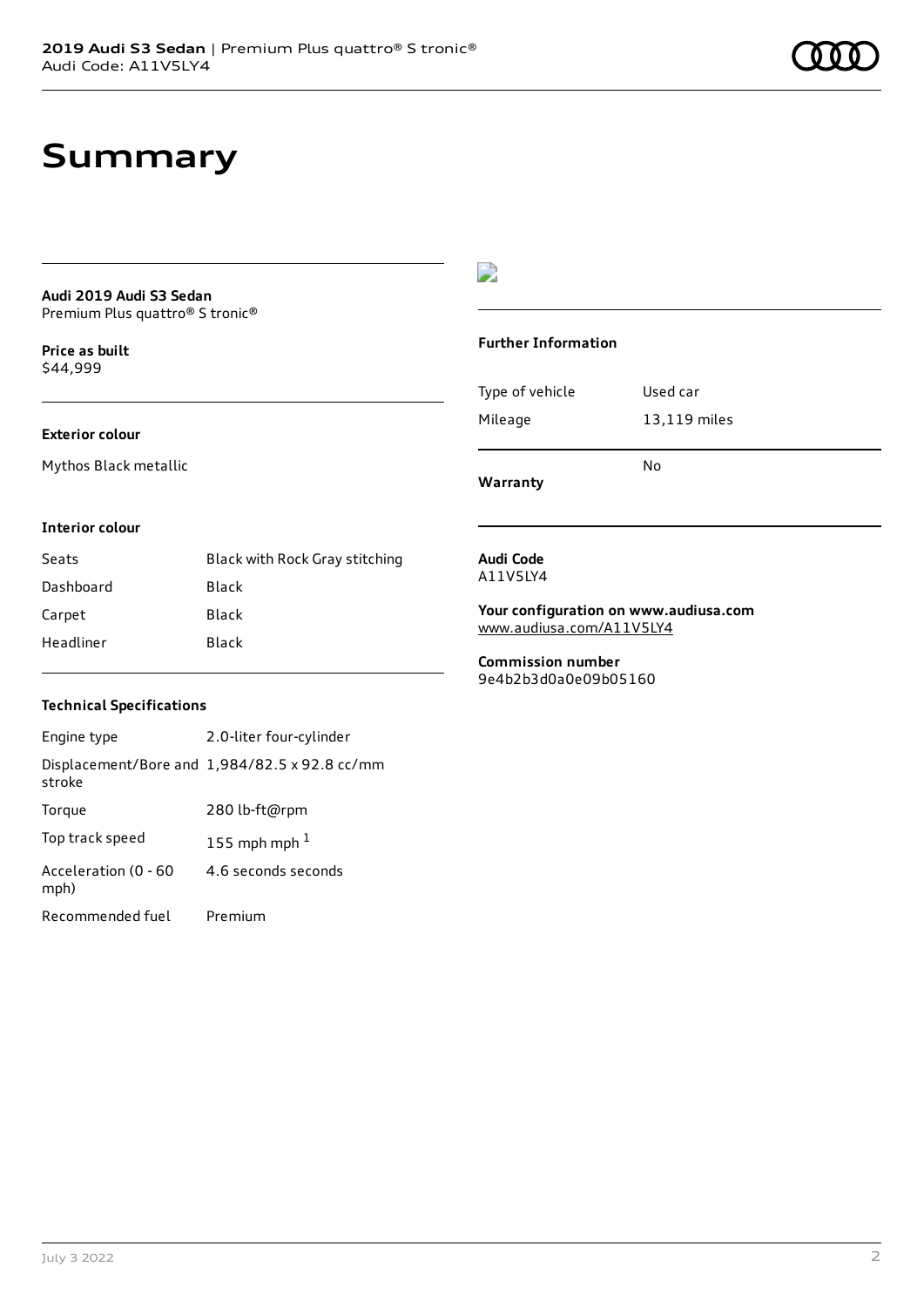## **Equipment**

Mythos Black metallic

18" 225/40 all-season tires

S Sport package

Bang & Olufsen® Sound System

Audi Sport® Carbon inlays

Audi drive select

Audi virtual cockpit (12.3" LCD full digital instrument cluster with up to three visual modes: Infotainment and Classic. S, RS and R8 models also offer Sport mode)

MMI® Navigation plus

Audi connect CARE assistance and security services and sixmonth trial subscription to Audi connect PRIME and Audi connect PLUS online services

















**(1/2)**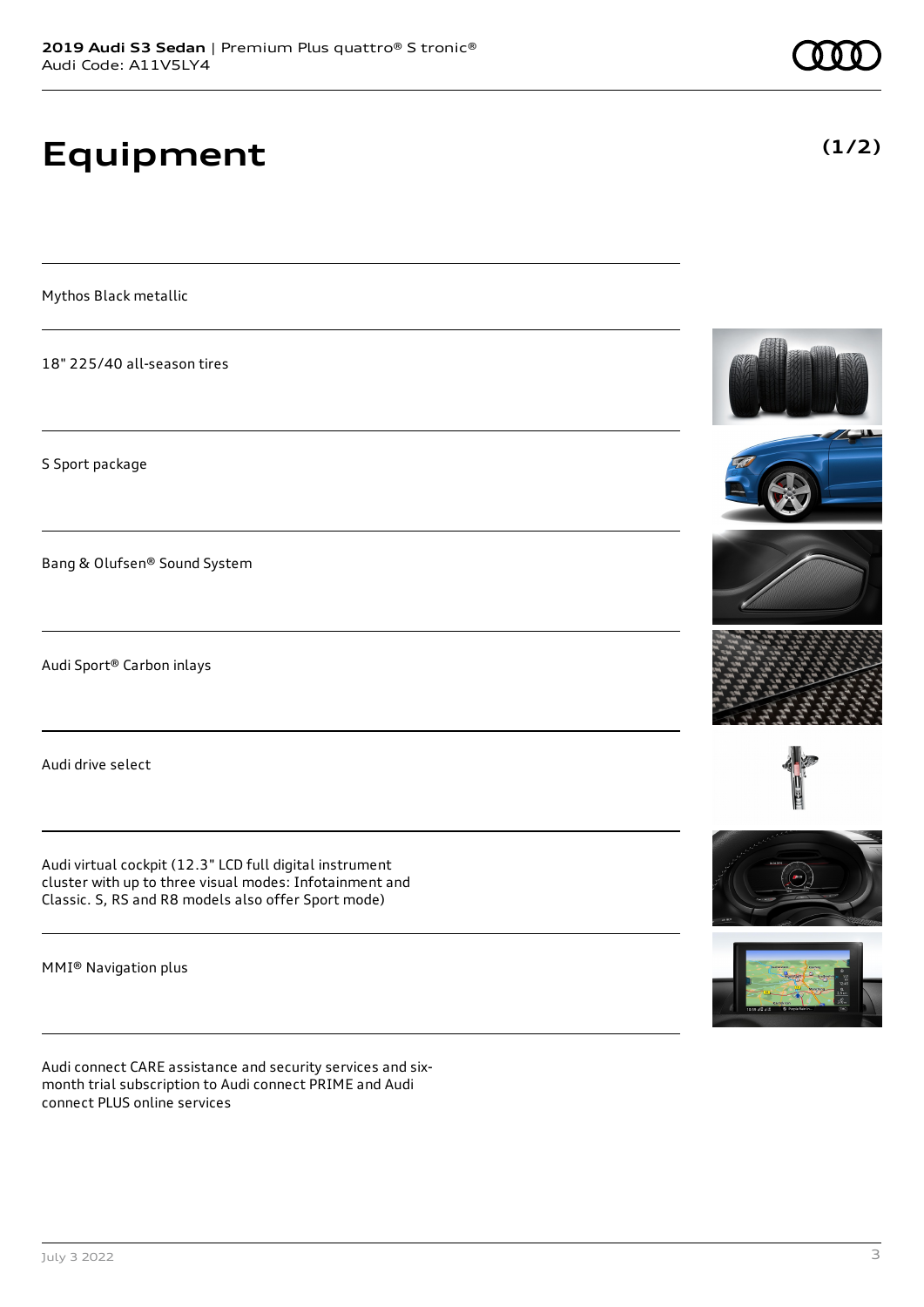# **Equipment**

MMI® Radio plus with ten speakers and single CD player with MP3 playback capability





**(2/2)**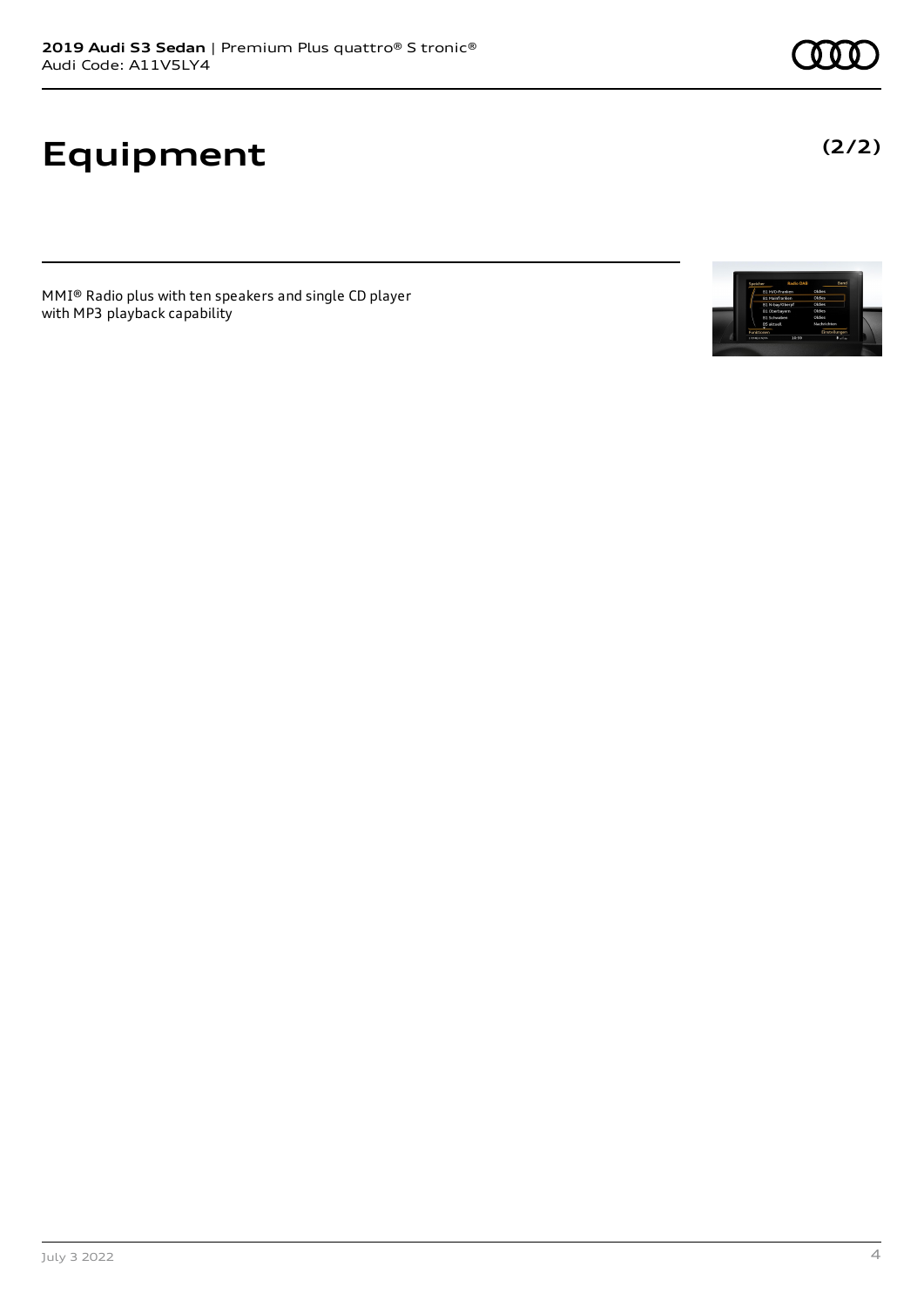### **Standard features**

### **Safety and Security**

| 4UB             | Driver and front passenger airbags                                  |
|-----------------|---------------------------------------------------------------------|
| 1AS             | Electronic Stability Control (ESC) with<br>traction control (ASR)   |
| UH1             | Electromechanical parking brake                                     |
| 8T <sub>2</sub> | Cruise control with coast, resume and<br>accelerate features        |
| 6Y8             | Top track speed of 155 mph                                          |
| 4H3             | Integrated child door locks in rear doors                           |
| 1 N 7           | Progressive steering                                                |
| 7K6             | Tire-pressure monitoring system                                     |
| 4X3             | Front thorax side airbags and Sideguard®<br>head curtain airbags    |
| 8N6             | Rain/light sensor for automatic windshield<br>wipers and headlights |
| 413             | Audi advanced key-keyless start, stop and<br>entry                  |
| 3B7             | Lower Anchors and Tethers for Children<br>(LATCH) in rear seats     |
|                 |                                                                     |

#### **Exterior**

| 0P <sub>0</sub> | Dual exhaust outlets with chrome tips            |
|-----------------|--------------------------------------------------|
| 6XD             | Power-adjustable heated exterior side<br>mirrors |
| 1S1             | Car jack                                         |
| 9T1             | Heated windshield washer nozzles                 |
| 5]4             | Body-colored, trunk-mounted rear lip spoiler     |
| 0 <sub>N4</sub> | 4-link rear suspension                           |
| 8IT             | Full LED headlights                              |
| 803             | Automatic headlights                             |
| 8TB             | Rear fog lights                                  |

### **Exterior** 8SP LED taillights with dynamic turn signals 4KC Side and rear windows in heat-insulating glass 2UC Sport suspension 4ZB Aluminum trim around exterior windows C1Q 18" 5-arm-dynamic design wheels

### **Interior**

| 011             | Aluminum interior package (climate control<br>vent and door handle surrounds, mirror and<br>window control trims) |
|-----------------|-------------------------------------------------------------------------------------------------------------------|
| 3FB             | Panoramic sunroof                                                                                                 |
| VT5             | Aluminum door sill inlays with S badging                                                                          |
| VF1             | Stainless steel pedal caps                                                                                        |
| 6N)             | Cloth headliner                                                                                                   |
| 9AK             | Dual-zone automatic climate control                                                                               |
| 417             | Auto-dimming interior rear view mirror with<br>digital compass                                                    |
| QQ4             | Ambient LED interior lighting package                                                                             |
| 2PK             | Three-spoke multifunction flat-bottom sport<br>steering wheel with S badging and shift<br>paddles                 |
| 6F3             | Front center armrest                                                                                              |
| 7F <sub>9</sub> | Leather-wrapped gear selector                                                                                     |
| 3 <sub>NU</sub> | Load-through facility                                                                                             |
| 7HA             | Cloth interior on doors                                                                                           |
| N6K             | Leather seating surfaces                                                                                          |
| 4A3             | <b>Heated front seats</b>                                                                                         |

### **(1/2)**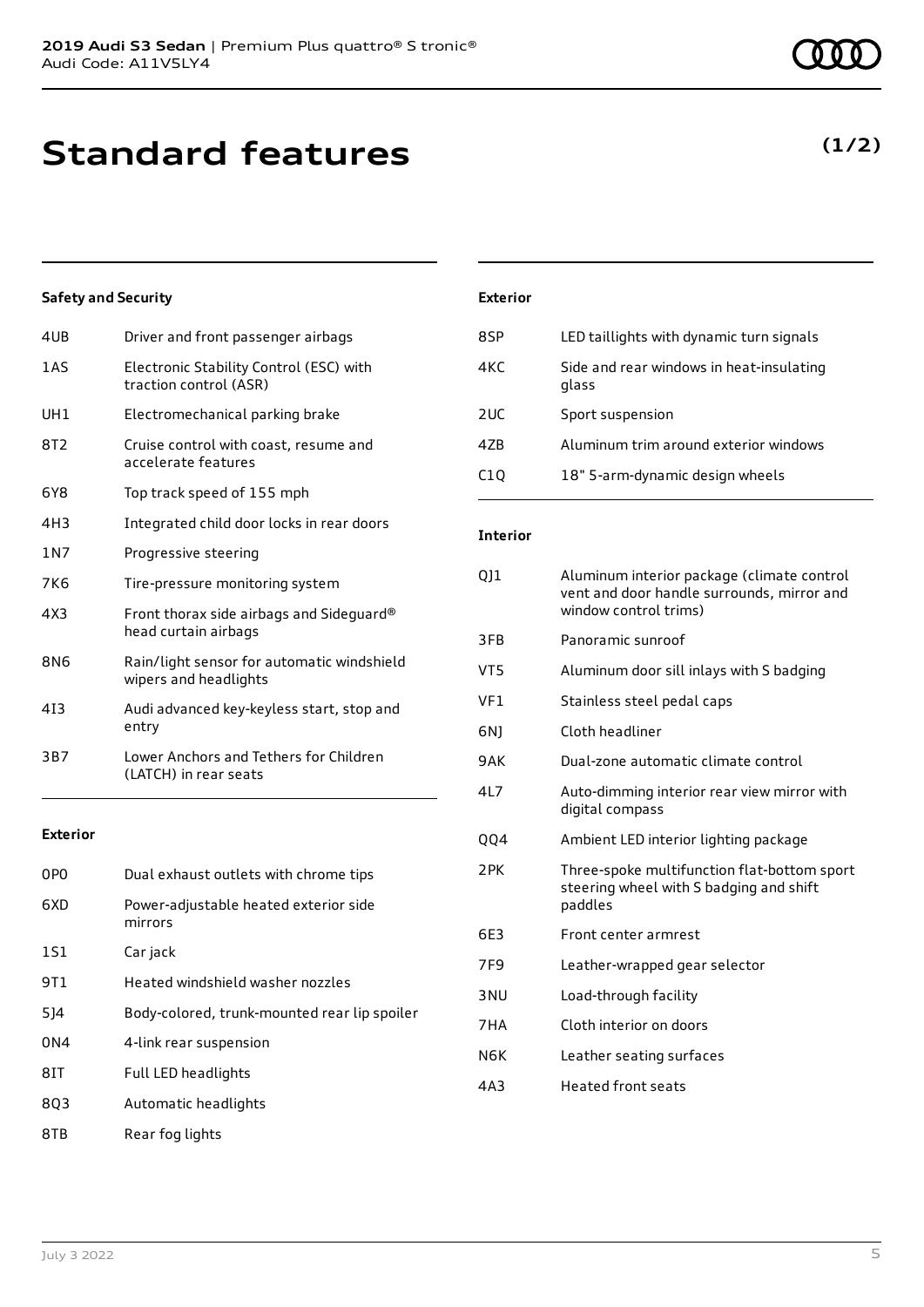### **Standard features**

#### **Infotainment and Driver Assistance**

| 6K2             | Audi pre sense® front with pedestrian<br>protection                                                                   |
|-----------------|-----------------------------------------------------------------------------------------------------------------------|
| 7X2             | Parking system plus                                                                                                   |
| 7W1             | Audi pre sense® basic                                                                                                 |
| UI <sub>2</sub> | Audi smartphone interface including Apple<br>CarPlay <sup>™</sup> and Google™ Android Auto™ for<br>compatible devices |
| KA2             | Rear view camera                                                                                                      |
| 7Y1             | Audi side assist                                                                                                      |
| QV3             | Sirius XM <sup>®</sup> Satellite Radio                                                                                |
| 9ZE             | Audi Phone Box                                                                                                        |

**(2/2)**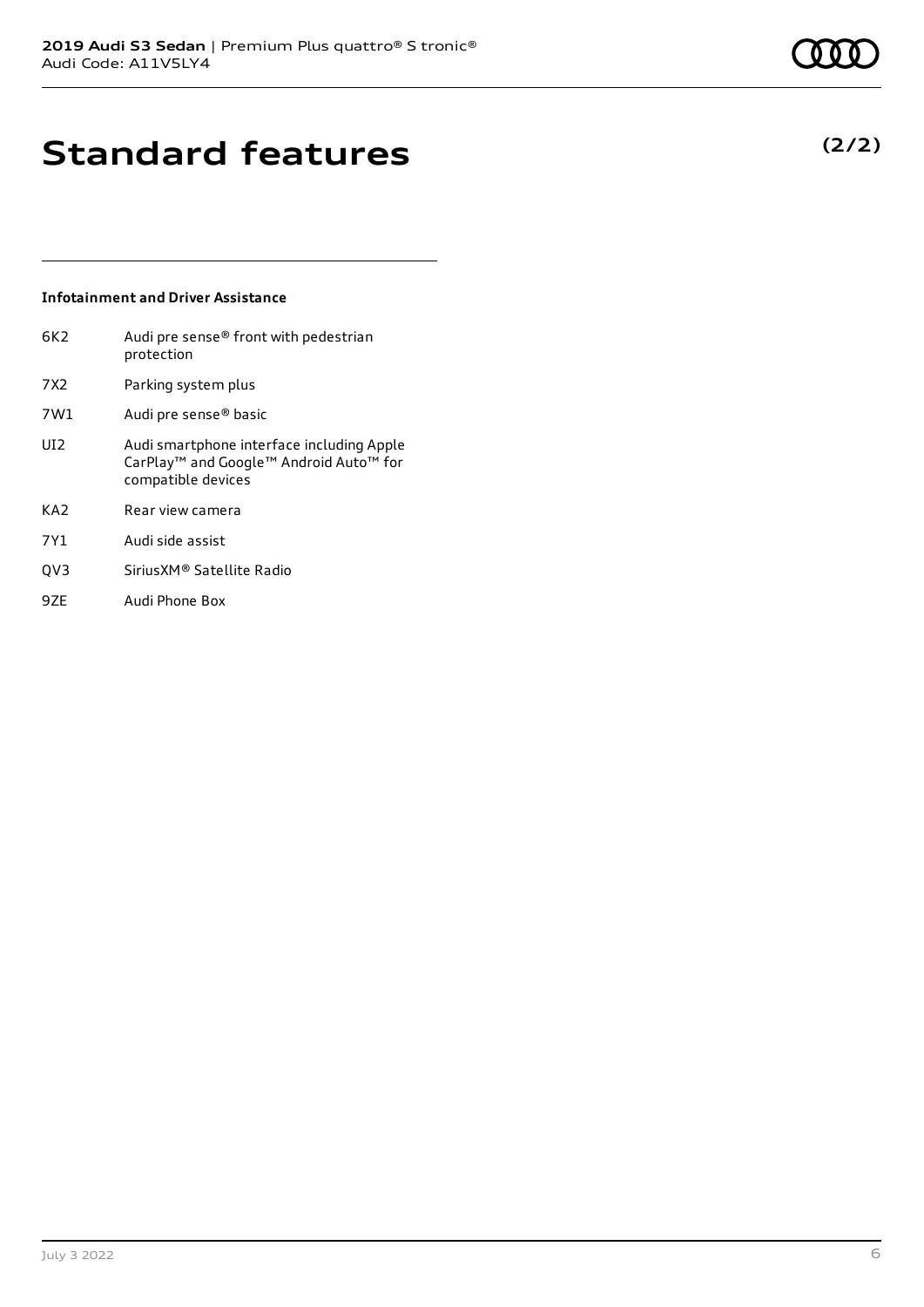### **Dealer remarks**

1-OWNER CARFAX VERIFIED! **DESIRED FEATURES:** AWD, Navigation, Leather, Rear Camera, Htd Seats, Android Auto, Apple CarPlay, Blind Spot Monitor, SiriusXM, Bluetooth, Alloy Wheels, Premium Audio, Fog Lights.

This all wheel drive 2019 Audi S3 Premium Plus 2.0 TFSI quattro is one of those used cars Columbus, OH shoppers seek out for its Mythos Black Metallic exterior with a Black W/rock Gray Stitch Interior. With 13,119 miles this 2019 S3 with a 4cyl, 2.0l, 288.0hp engine is your best buy near Columbus, OH.

**TECHNOLOGY FEATURES:** Keyless Start, Keyless Entry, Premium B&O Audio System, Steering Wheel Audio Controls, Multi-zone Climate Control, Anti Theft System, Steering Wheel Controls, Electronic Messaging Assistance, Auxiliary Audio Input, MP3 Compatible Radio, Engine Immobilizer, HD Radio, AM/FM Stereo, Single-Disc CD Player, USB Port(s). Your Mythos Black Metallic 2019 Audi S3 Premium Plus 2.0 TFSI quattro near Columbus, Ohio is available for immediate test drives in Columbus, OH.

**Our Car Dealership near Columbus, Ohio:** Call Byers Audi today at **888-445-2759 TO SCHEDULE YOUR TEST DRIVE** of this 2019 Audi S3 Premium Plus 2.0 TFSI quattro! Byers Audi serves Columbus, OH. You can also visit us at, 341 N Hamilton Rd Columbus OH, 43213 to check it out in person! Byers Audi Used car dealership only sells used cars Columbus, OH buyers can trust for safety and worry free driving.

**MECHANICAL FEATURES:** This Audi S3 comes factory equipped with an impressive 4cyl, 2.0l, 288.0hp engine, an transmission w/driver selectable mode and oil cool transmission. Other installed mechanical features include Power Windows, Turbocharged Engine, Push Button Start, Heated Mirrors, Power Locks, Power Mirrors, Traction Control, Power Passenger Seat, Gasoline Engine, Disc Brakes, Auto Transmission with Manual Mode, Tire Pressure Monitoring System, Cruise Control, Intermittent Wipers, Tires - Front Performance, Spare Tire (Small Size), Variable Speed Intermittent Wipers, Power Steering, Trip Computer, Tires - Rear Performance. Byers Audi is Central Ohio's only location where you can test drive a new, used or Certified car. That's why more Ohio used car shoppers and owners drive to Byers Audi in Columbus for used cars, trucks & SUVs sales, service, parts and accessories.

**INTERIOR OPTIONS:** Automatic Climate Control, Power Sun/Moonroof, Adjustable Lumbar Seat(s), Power Drivers Seat, Leather Wrapped Steering Wheel, Air Conditioning, Bucket Seats, Driver Illuminated Vanity Mirror, Adjustable Steering Wheel, Pass-Through Rear Seat, Passenger Illuminated Visor Mirror, Tilt Steering Wheel, Rear Window Defroster, Bench Seat, Vanity Mirrors

**SAFETY OPTIONS:** Rear Parking Aid, Back-Up Sensors, Electronic Stability Control, Side Mirror Turn Signals, Rain Sensing Windshield Wipers, Cross Traffic Alerts, Integrated Turn Signal Mirrors, Brake Assist, Front Collision Mitigation, LED Headlights, Daytime Running Lights, Drivers Air Bag, Auto Leveling Headlights, Rear Head Air Bag, Anti-Lock Brakes, Knee AirBag, Auto Dimming R/V Mirror, Front Side Air Bags, Front Head Air Bag, Passenger Air Bag Sensor, Child Proof Locks, Passenger Air Bag. This 2019 Audi S3 Premium Plus 2.0 TFSI quattro comes standard with peace of mind for any driving conditions

**Why utilize Audi Financial Financing?** You can use our Audi Dealer car pay...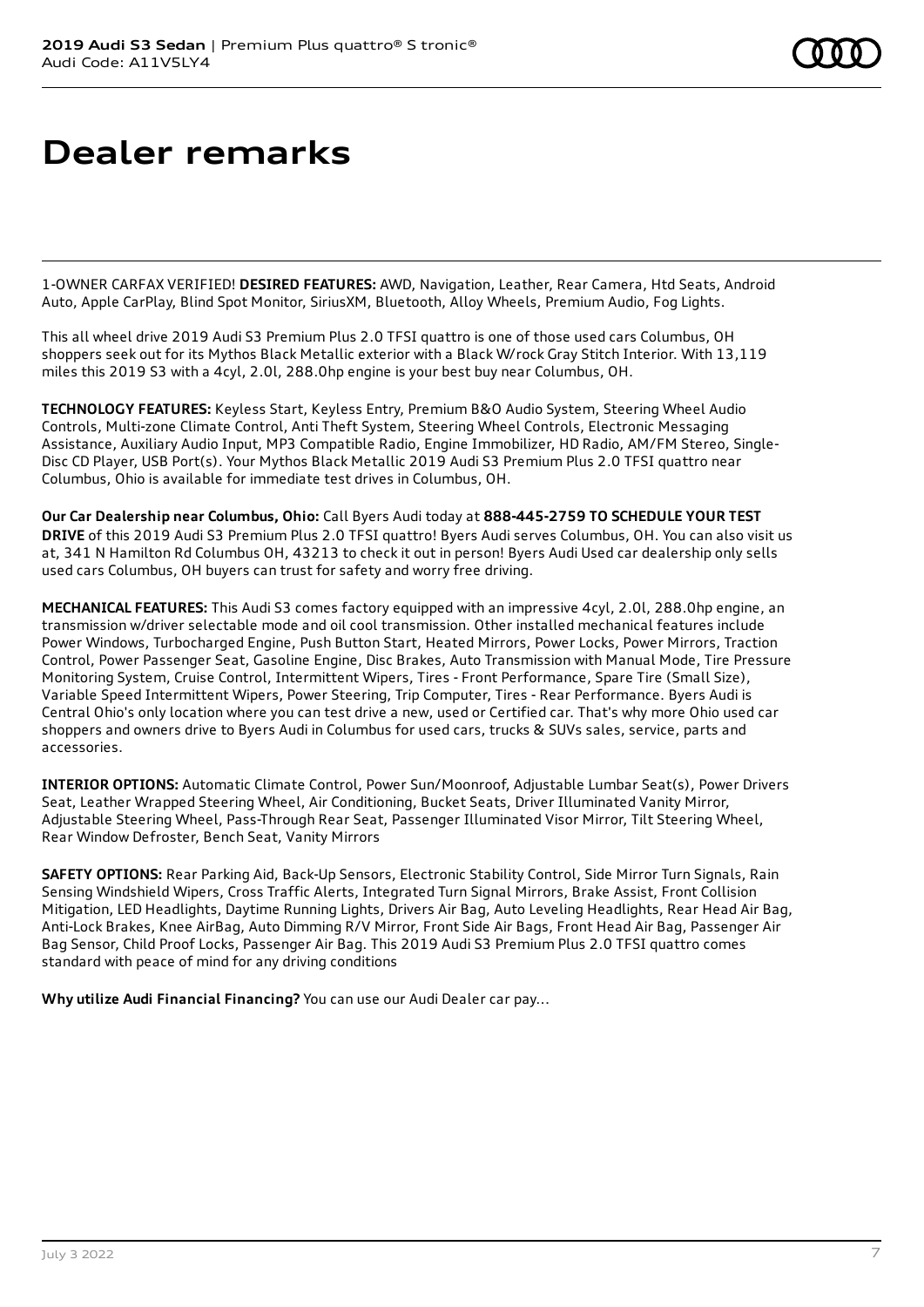### **Technical Specifications**

**(1/2)**

| engine                                      |                                               | body                     |                                                                                                                     |
|---------------------------------------------|-----------------------------------------------|--------------------------|---------------------------------------------------------------------------------------------------------------------|
| Engine type                                 | 2.0-liter four-cylinder                       | Material                 | Lightweight construction<br>technology - fully galvanized steel<br>unibody with aluminum hood and<br>front subframe |
| Acceleration (0 - 60<br>mph)                | 4.6 seconds seconds                           |                          |                                                                                                                     |
| Engine block                                | Cast-iron                                     | Corrosion protection     | Multistep anti-corrosion protection                                                                                 |
| Induction/fuel injection Turbocharged/TFSI® |                                               |                          |                                                                                                                     |
| Displacement                                | 2.0 l                                         | warranty                 |                                                                                                                     |
| Cylinder head                               | Aluminum-alloy                                |                          |                                                                                                                     |
| Horsepower                                  | 288 @ rpm                                     | Warranty                 | 4-year/50,000-mile Audi New<br>Vehicle Limited Warranty                                                             |
| stroke                                      | Displacement/Bore and 1,984/82.5 x 92.8 cc/mm | Maintenance              | 12-month/10,000-mile (whichever<br>comes first) NO CHARGE first                                                     |
| Top track speed <sup>1</sup>                | 155 mph mph                                   |                          | scheduled maintenance                                                                                               |
| Torque                                      | 280 lb-ft@rpm                                 |                          |                                                                                                                     |
| Valvetrain                                  | 16-valve DOHC                                 | <b>Electrical system</b> |                                                                                                                     |
|                                             |                                               | Alternator               | 14 Volts - 320A                                                                                                     |
| steering                                    |                                               | Battery                  | 12 Volts - 59Ah                                                                                                     |
| Steering type                               | Electromechanical power steering<br>system    |                          |                                                                                                                     |
| Turning diameter, curb- 36.1 ft<br>to-curb  |                                               |                          |                                                                                                                     |
| Steering ratio                              | 14.3:1                                        |                          |                                                                                                                     |
|                                             |                                               |                          |                                                                                                                     |

#### **suspension**

| Front axle | MacPherson strut front suspension |
|------------|-----------------------------------|
| Rear axle  | Four-link rear suspension         |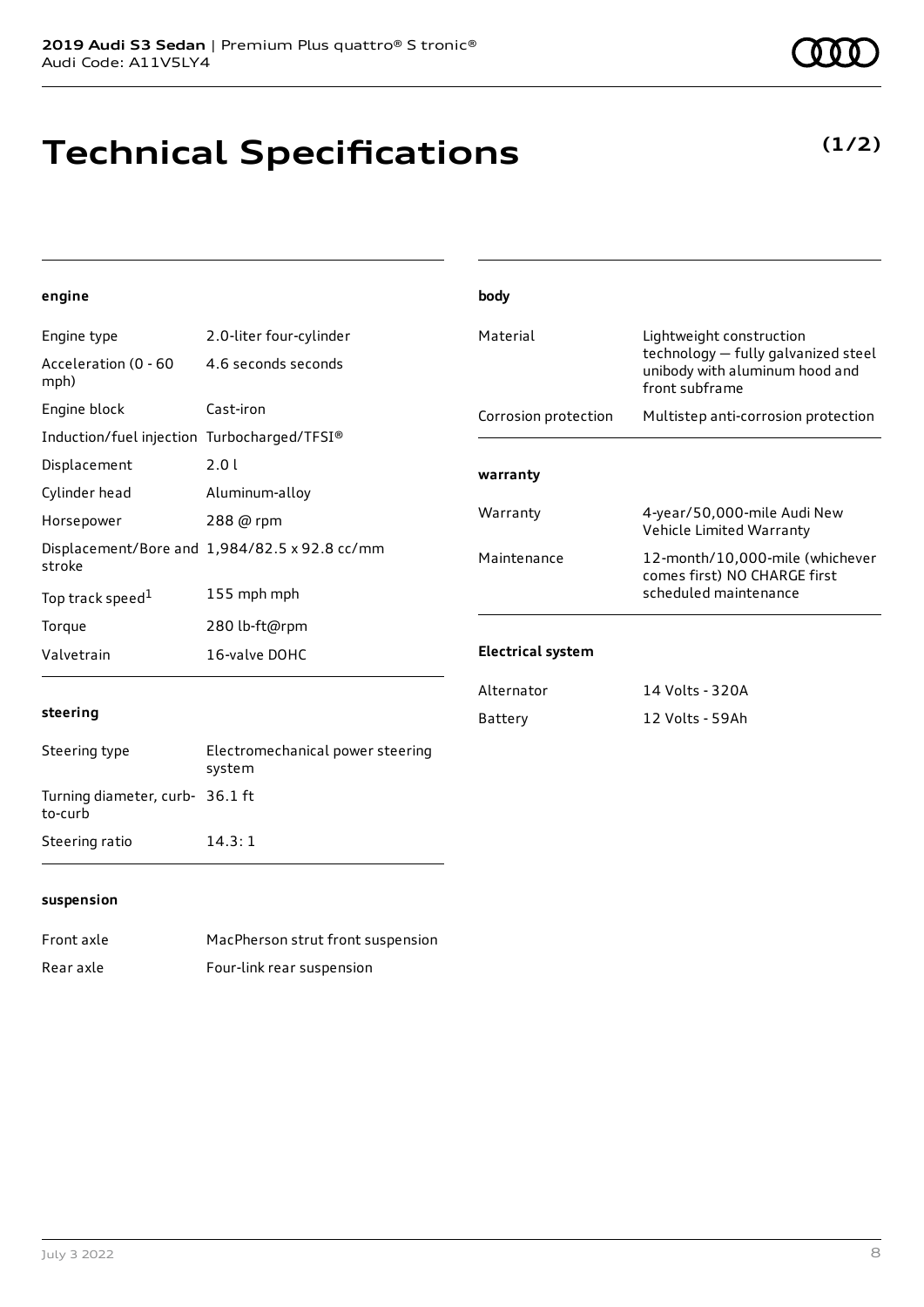### **Technical Specifications**

### **Transmission | Drivetrain**

| Gear ratios: 6th         | 0.860:1                                                                                                             |
|--------------------------|---------------------------------------------------------------------------------------------------------------------|
| Gear ratios: Final Drive | 1st,4th, 5th 4.471: 1, 2nd,<br>3rd, 6th, 7th 3.304: 1                                                               |
| Gear ratios: 7th         | 0.661:1                                                                                                             |
| Gear ratios: 4th         | 1.040:1                                                                                                             |
| Transmission             | Seven-speed S tronic <sup>®</sup> dual-clutch<br>automatic transmission and<br>quattro <sup>®</sup> all-wheel drive |
| Gear ratios: 5th         | 0.793:1                                                                                                             |
| Gear ratios: 2nd         | 2.750:1                                                                                                             |
| Gear ratios: 3rd         | 1.897:1                                                                                                             |
| Gear ratios: Reverse     | 2.901:1                                                                                                             |
| Gear ratios: 1st         | 3.190:1                                                                                                             |

#### **Exterior Measurements**

| Height                        | 54.8 in   |
|-------------------------------|-----------|
| Length                        | 175.8 in  |
| Wheelbase                     | 103.6 in  |
| Drag coefficient              | 0.31 Cw   |
| Overall width with<br>mirrors | 77.2 in   |
| Track rear                    | 60.1 in   |
| Track front                   | $61.1$ in |
| Curb weight                   | 3,494 lb  |
|                               |           |

#### **Interior measurements**

Seating capacity 5

Head room with front

Head room with rear

Cargo volume, rear seatbacks up/folded

sunroof

sunroof

Shoulder room, rear 53.0 in

Leg room, rear 35.1 in Shoulder room, front 54.8 in

Leg room, front 41.2 in

36.5 in

36.1 in

10.0/NA cu ft, cu ft

| <b>Front brakes</b> | 13.4 (ventilated disc) in |
|---------------------|---------------------------|
| Rear brakes         | 12.2 (ventilated disc) in |
| Parking brake       | Electromechanical         |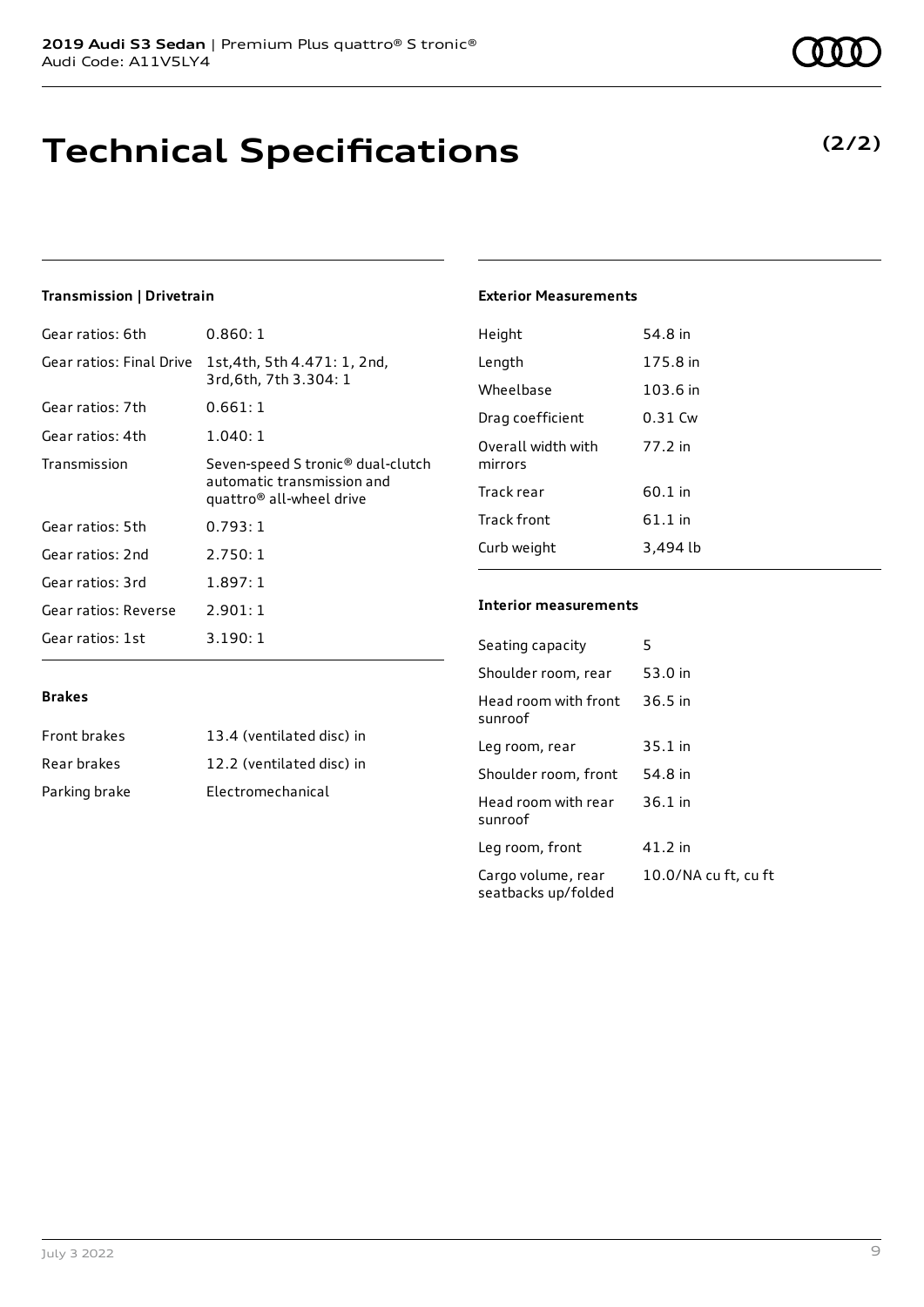### **Consumption- and emission**

### **Consumption by NEDC**

| urban       | 22 mpg   |
|-------------|----------|
| extra-urban | 29 mpg   |
| combined    | $25$ mpg |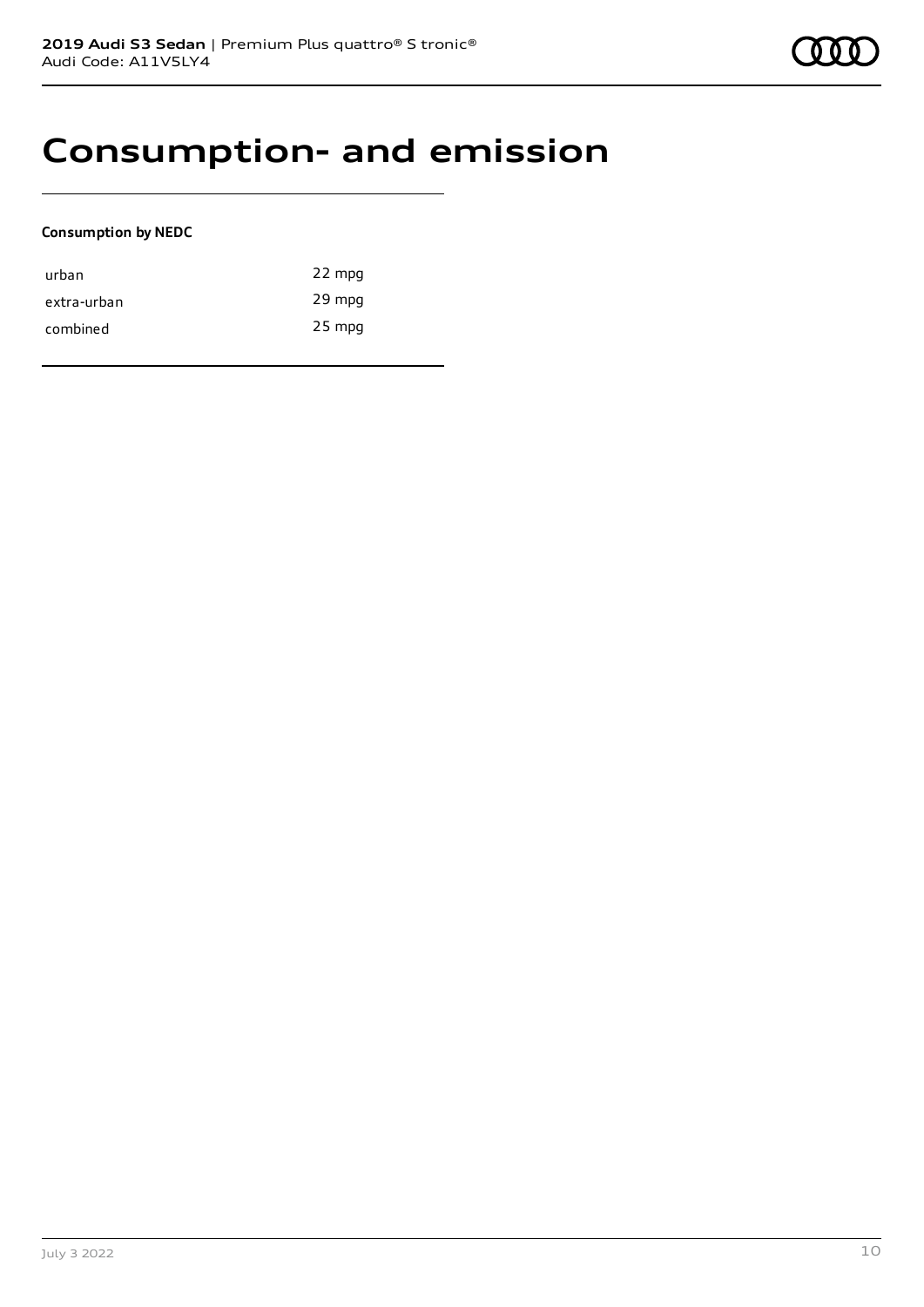

### **Contact**

Dealer **Audi Columbus**

341 N Hamilton Rd 43213 Columbus OH

Phone: +16148645180 FAX: 6148643380

www: [https://www.audicolumbus.com](https://www.audicolumbus.com/)